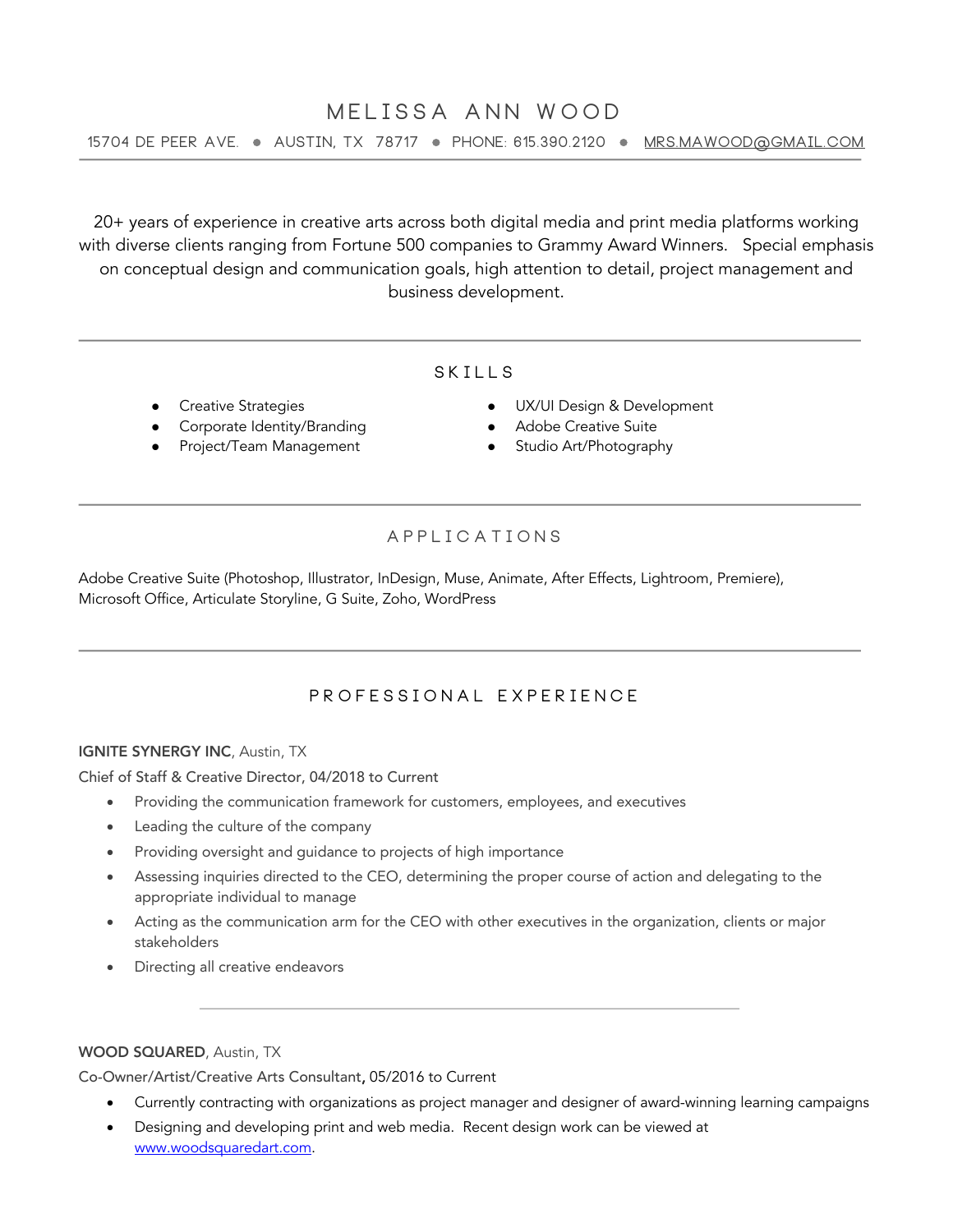ABINTRA MONTESSORI SCHOOL, Nashville, TN – *School for Early Childhood – Middle School* Arts Coordinator/Upper School Art Guide, 09/2010 to 05/2016

- Implemented and curated an Art gallery of students' work throughout the school year
- Directed a nationally award-winning yearbook staff
- Managed the Arts budget: materials for all classes, visiting artists, field trips, etc.
- Photographed, edited and managed sales of school photos of students/classes
- Devised and implemented a music program and an art program for Early Childhood students
- Collaborated with local artists and classroom teachers to integrate art into the classroom studies
- Assisted with branding and marketing: creating letterhead, ads, labels, t-shirts, etc.

| MAJMEDIA, INC, Nashville, TN – Full-service multimedia company specializing in eLearning. |  |
|-------------------------------------------------------------------------------------------|--|
| Co-Owner/Multimedia Director, 01/2005 to 02//2010                                         |  |

- Designed, developed and managed innovative, user-friendly on-line courses for training the employees of various companies including Fortune 500 Citigroup and Sodexo. The courses consisted of state-of-the art design and technology implemented into graphic user interfaces, animation, audio, and video.
- Designed, developed, and managed cutting edge websites and print media for clients ranging from Grammy Award winning musicians to Fortune 500 companies

JUST1WORD, Nashville, TN – *On-line interactive Bible for youth*

Creative Director, 01/2005 to 02/2007

- Recruited, directed and managed a team of designers and programmers for creating a multifunctional, interactive, online Bible
- Devised and developed marketing plans to attract users, donors, and collaborators

CEREDIGM, INC., Cary, NC – *Full-service multimedia company*

Sr. Account Manager & Lead Designer, 07/2000 to 06/2001

• Designed and developed state-of- the art websites and e-Learning courses implementing cutting-edge graphic user interfaces, animations, audio and video

STRATEGIC RESOURCE SOLUTIONS, Cary, NC – *A subsidiary of Progress Energy and innovator in integrated, web-based energy and facility management solutions*

Graphic Artist & Animator, 07/1997 to 07/1998

- Created graphics for the sales teams to use in presentations
- Created 3D renderings and animations of prototypes designed by industrial designers